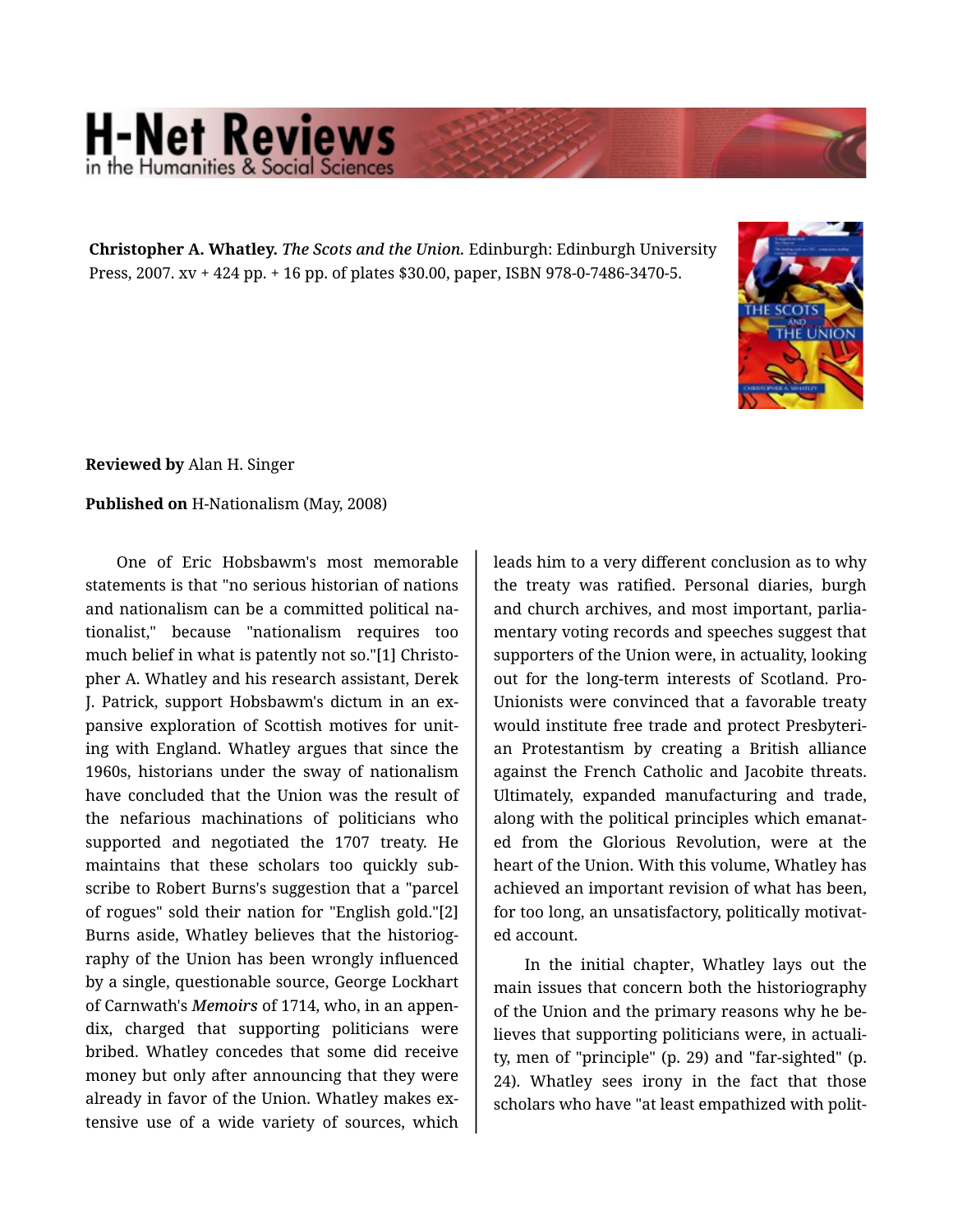ical nationalism" are doing a disservice to their cause, because, by following Lockhart's lead, they have "nurtured an inferiorist interpretation of Scotland's history, and presented us with a picture of a nation whose leaders were scoundrels and which was helplessly manipulated by England in England's interest" (p. 25). We are reminded that Lockhart himself was a Jacobite, a group who Whatley correctly labels as "agents of an exiled dynasty" (p. 46). For Whatley, the supporting politicians were striving for the nation's better‐ ment by applying persistence and principle. They were defined as "pragmatic, mainly lay Presbyte‐ rians" who were attracted to a "Britain united in defense of Protestantism against the threat of the absolutist monarchy of Catholic France" (p. 37). This is significant because it goes a long way in supporting Linda Colley's influential thesis that Protestantism was the glue that held Great Britain together. Whatley's proposal affords us with a convincing explanation as to why so many Scots, after the Union, were willing to join the British military and take part in its colonial administra‐ tion. In this chapter, he also discusses the other main reason for the support for the Union: the promise of expanded trade. Although he expounds on this point in much greater detail later, Whatley argues that for many, free trade was ac‐ tually the "sole advantage" of the treaty (p. 43). The longest article of the Union treaty was, in fact, concerned with the "communication of trade" with England and her colonies" (p. 43).

Next, Whatley focuses on the economic and political roots that led to the Union. Here, he ad‐ dresses the state of Scotland in the decades before 1707 and its political consequences. He paints a picture of a nation that was suffering from eco‐ nomic underdevelopment and that was carefully watching the dynamic economies centered in London and Amsterdam with envy. Whatley also considers the connections that already existed be‐ fore the formal Union. During the course of the seventeenth century, a growing number of Scots served in the English military. By the end of the

period, there was, in fact, a disproportionate number in the Royal Navy and Army. He further notes that the idea of a closer union was regularly considered by all English rulers in the seven‐ teenth century. Whatley points to the fact that on the continent, the creation of composite monar‐ chies contributed to the reduction of independent political units. An even closer relationship be‐ tween Scotland and England would not have been out of the ordinary.

The economic lag and the already established connections with the English at the end of the sev‐ enteenth century were the driving forces in help‐ ing convince many that the Union was in their na‐ tion's best interest. Although he refrains from identifying a coherent, developing Scottish capi‐ talist class, Whatley does see a group of landown‐ ers who were tearing down the remnants of feu‐ dalism in the countryside, and cosmopolitan elite in Glasgow and Edinburgh who saw benefits in joining with Europe's most dynamic economy. He discusses a revolution in building in the Low‐ lands, which focused on creating new country seats along classical lines. As an illustration of this phenomenon, Whatley asserts that "gun turrets became gazebos" (p. 105). Furthermore, Glasgow and Edinburgh became attractive places of "con‐ sumption, learning and civility, and leisure," with an increase in the number of people employed in the luxury trades (p. 112). Most significant, these economically progressive elites, according to Whatley, recognized a negative trade imbalance. The Scots had few goods for international sale, while at the same time they had "an almost insatiable and clearly growing demand" for imported finer goods (p. 124). This led them to believe that expanded native manufacturing and colonial en‐ terprise was becoming necessary.

Whatley continues with a concentration on the connection of a variety of crises in the 1690s and their psychological impact on the Scottish people. He identifies four main problems faced in Scotland during the decade: harvest failures; the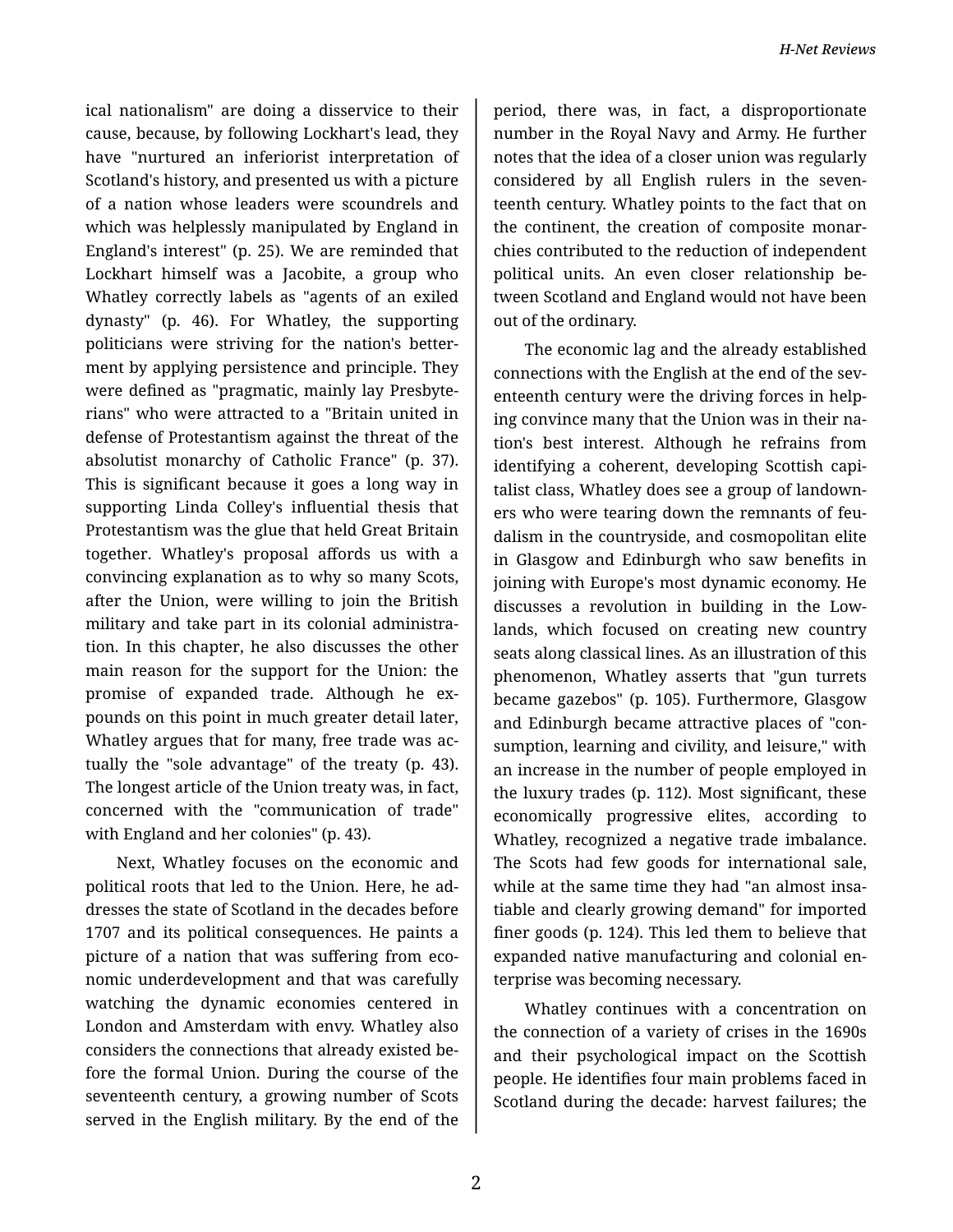economic difficulties accrued during the Nine Years' War, most specifically the loss of the French market; the establishment of protective tariffs in overseas countries; and the disaster of the Darien scheme. He emphasizes that while England faced similar problems, it was able to remain relatively stable. Scotland, unlike England, lacked the state apparatus to deal with the difficulties. The failure of the Darien scheme was, according to Whatley, the "final straw" (p. 166). All hope for a Scottish commercial empire was focused on the plan for a colony on the Isthmus of Panama. Whatley is re‐ luctant to commit to an examination of the actual reasons that the project failed, but he does suggest that William III was unwilling to alienate the Spanish after the Treaty of Ryswick. This explains why he denied any material support for the falter‐ ing colonists. Whatley effectively ties those who were involved in the Darien scheme with pro-Unionists. For them, after the debacle and a short period in the opposition, Union was the only way to recover "the national interest" (pp. 168-169).

The chapters that follow examine the politics leading to the ratification of the Union treaty. Whatley argues that historians have too often ne‐ glected Anglo-Scottish relations between the col‐ lapse of Darien in 1699 and 1707. He believes that this has greatly contributed to the neglected eco‐ nomic explanation for why the politicians moved toward favoring the Union. The economic prob‐ lems of the 1690s were not resolved, and the de‐ sire for free trade and other commercial conces‐ sions were advanced by the Scots as bargaining concessions. Whatley points to the Earl of Cro‐ martie as one who saw Union as the "only reme‐ dy" for most of Scotland's problems (p. 198). Cro‐ martie's biography superbly bolsters Whatley's main thesis. He was an advocate of Scottish enter‐ prise abroad, including Darien. Cromartie was also involved with abortive plans for manufactur‐ ing glass and linen as well as for establishing a herring fishery. He conducted estate improve‐ ment in the north. This example of an aspiring al‐

beit frustrated capitalist fits Whatley's pro-Union‐ ist profile well.

Whatley ultimately demonstrates that in the period immediately leading up to the Union, the commissioners who negotiated the treaty drove a hard and principled bargain with the English. Firstly, the commissioners succeeded in playing on English fears caused by the fact that the Scots had not formally agreed to the Hanoverian Suc‐ cession. In 1705, the English punished the Scots' tardiness by instituting the Aliens Act, which would have severely restricted cross-border trade. Scottish commissioners successfully con‐ vinced the English to drop the legislation before negotiations were to begin. Most significant, Scot‐ tish negotiators were able to preserve their legal and religious institutions. They secured the Scot‐ tish legal system, its General Assembly and the Convention of Royal Burghs. Perhaps more impor‐ tant, they managed to protect the primacy of the Presbyterian Church. Whatley also emphasizes that the commissioners achieved their crucial goal; they won access to "full freedom and inter‐ course of Trade and Navigation within the ... Unit‐ ed Kingdom and Plantations thereunto belonging" (p. 253).

It should also be noted that in this book, Whatley certainly does not present an entire Scot‐ tish nation who willingly gave themselves over to the English. There were important interests who fought against the Union. The Jacobites main‐ tained resistance because they obviously still held out for a Stuart restoration. "Extreme" Presbyteri‐ ans, as Whatley coined the leaders of the Kirk and their supporters, opposed "any accommodation with an un-covenanted nation" (p. 274). There was also apparent opposition from the larger public. Popular hostility manifested itself in the form of noisy protests, but Whatley convincingly suggests that this was part of an "orchestrated campaign by the country party" (p. 281). Whatley does con‐ cede that in the decades following the Union, pop‐ ular anger became much more serious. Indeed, at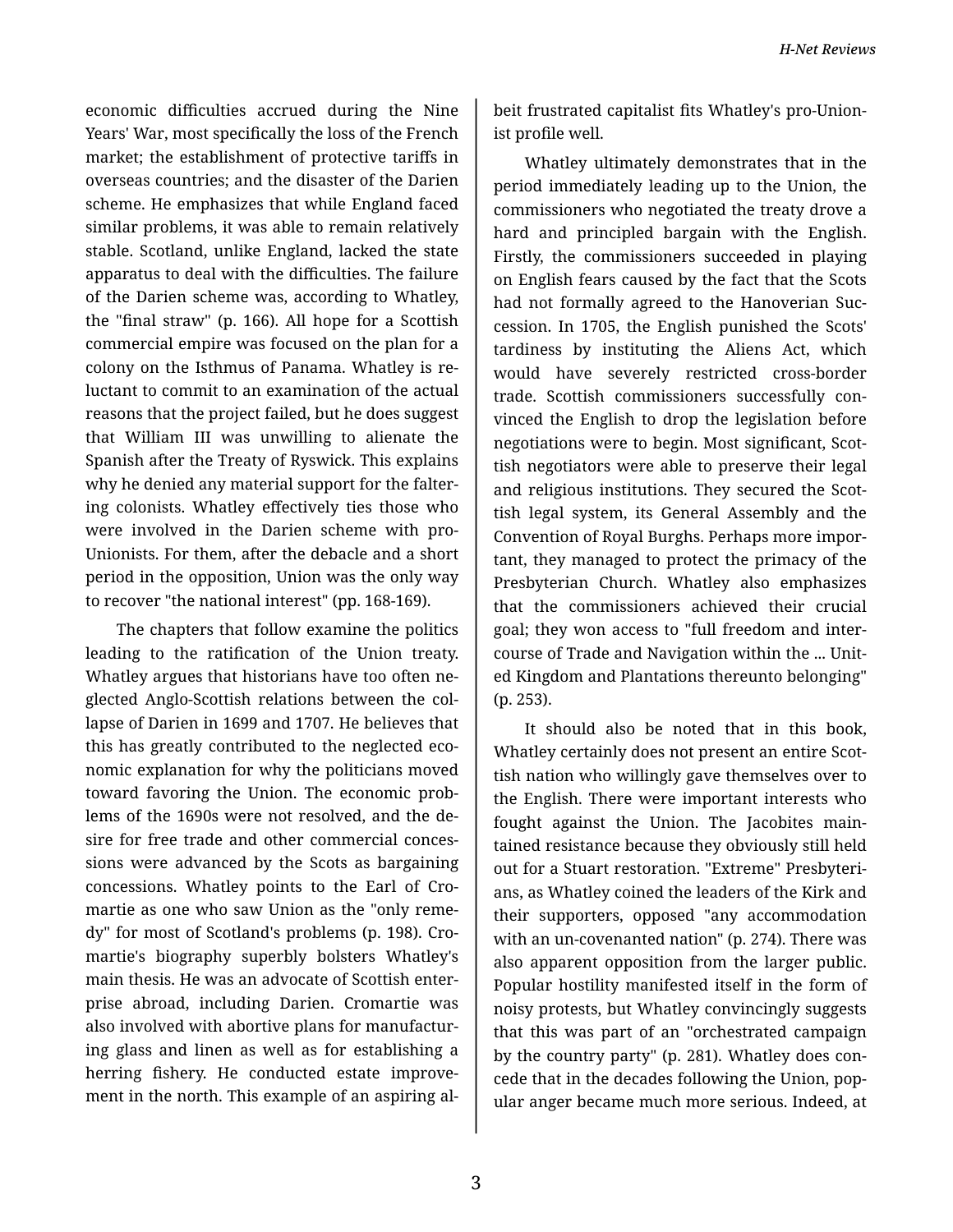times, such as during the protests against the Malt Tax of 1725, Scotland had become "virtually un‐ governable" (p. 345). Whatley presents a vivid il‐ lustration of a post-Union class war by stating "in the case of the Galloway revolt, cause and effect were linked directly: with the market in England for black cattle now secured, landowners were anxious to increase their stocks and sales, with lit‐ tle regard for the people below" (p. 346).

The timing of the publication of this book is fascinating. Not only does it coincide with the ter‐ centenary of the Act of Union, but it also comes at a time when Scottish nationalism seems to have reached its apogee. The Scottish National Party has become the largest political party in the re‐ cently devolved parliament in Edinburgh and prime minister, Gordon Brown, a native of Scot‐ land, has been vigorously promoting the concept of "Britishness" on both sides of the border. Re‐ cent political events suggest that Whatley's work will become extremely contentious. This volume, however, should not be considered as polemic. Whatley's conclusions are derived from meticu‐ lous scholarship and should reset the historiogra‐ phy of Scotland and Great Britain regardless of its political implications.

Notes

[1]. Eric Hobsbawm, *Nations and Nationalism since 1780: Programme, Myth, Reality* (Cam‐ bridge: Cambridge University Press, 1991), 12.

[2]. Robert Burns, "Such a Parcel of Rogues in a Nation" (1791).

If there is additional discussion of this review, you may access it through the network, at <https://networks.h-net.org/h-nationalism>

**Citation:** Alan H. Singer. Review of Whatley, Christopher A. *The Scots and the Union.* H-Nationalism, H-Net Reviews. May, 2008.

**URL:** <https://www.h-net.org/reviews/showrev.php?id=14521>